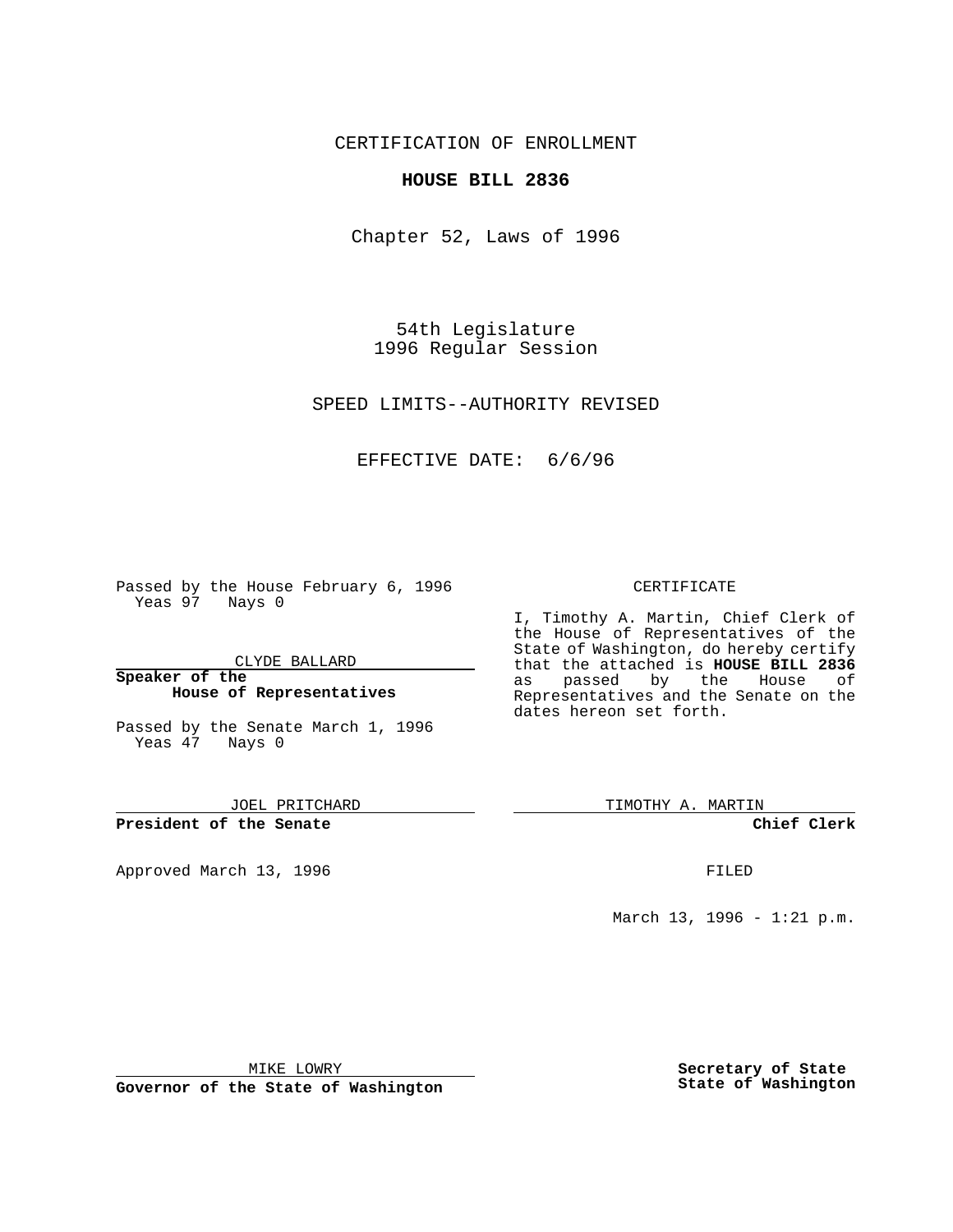## **HOUSE BILL 2836** \_\_\_\_\_\_\_\_\_\_\_\_\_\_\_\_\_\_\_\_\_\_\_\_\_\_\_\_\_\_\_\_\_\_\_\_\_\_\_\_\_\_\_\_\_\_\_

\_\_\_\_\_\_\_\_\_\_\_\_\_\_\_\_\_\_\_\_\_\_\_\_\_\_\_\_\_\_\_\_\_\_\_\_\_\_\_\_\_\_\_\_\_\_\_

Passed Legislature - 1996 Regular Session

**State of Washington 54th Legislature 1996 Regular Session By** Representatives K. Schmidt, R. Fisher and Blanton Read first time 01/22/96. Referred to Committee on Transportation.

1 AN ACT Relating to authority for setting speed limits; and amending 2 RCW 46.61.410.

3 BE IT ENACTED BY THE LEGISLATURE OF THE STATE OF WASHINGTON:

4 **Sec. 1.** RCW 46.61.410 and 1987 c 397 s 4 are each amended to read 5 as follows:

 (1)(a) Subject to subsection (2) of this section the secretary may increase the maximum speed limit on any highway or portion thereof to not more than seventy miles per hour in accordance with the design speed thereof (taking into account all safety elements included therein), or whenever the secretary determines upon the basis of an engineering and traffic investigation that such greater speed is reasonable and safe under the circumstances existing on such part of the highway.

14 (b) ((<del>If the federal government increases the national maximum</del> 15 speed limit to at least sixty-five miles per hour on any part of the 16 highway system, the secretary of transportation shall forthwith 17 increase to that same speed the maximum speed limit on any such highway 18 or portion thereof then posted at fifty-five miles per hour to a 19 maximum of sixty-five miles per hour, subject to subsection (2) of this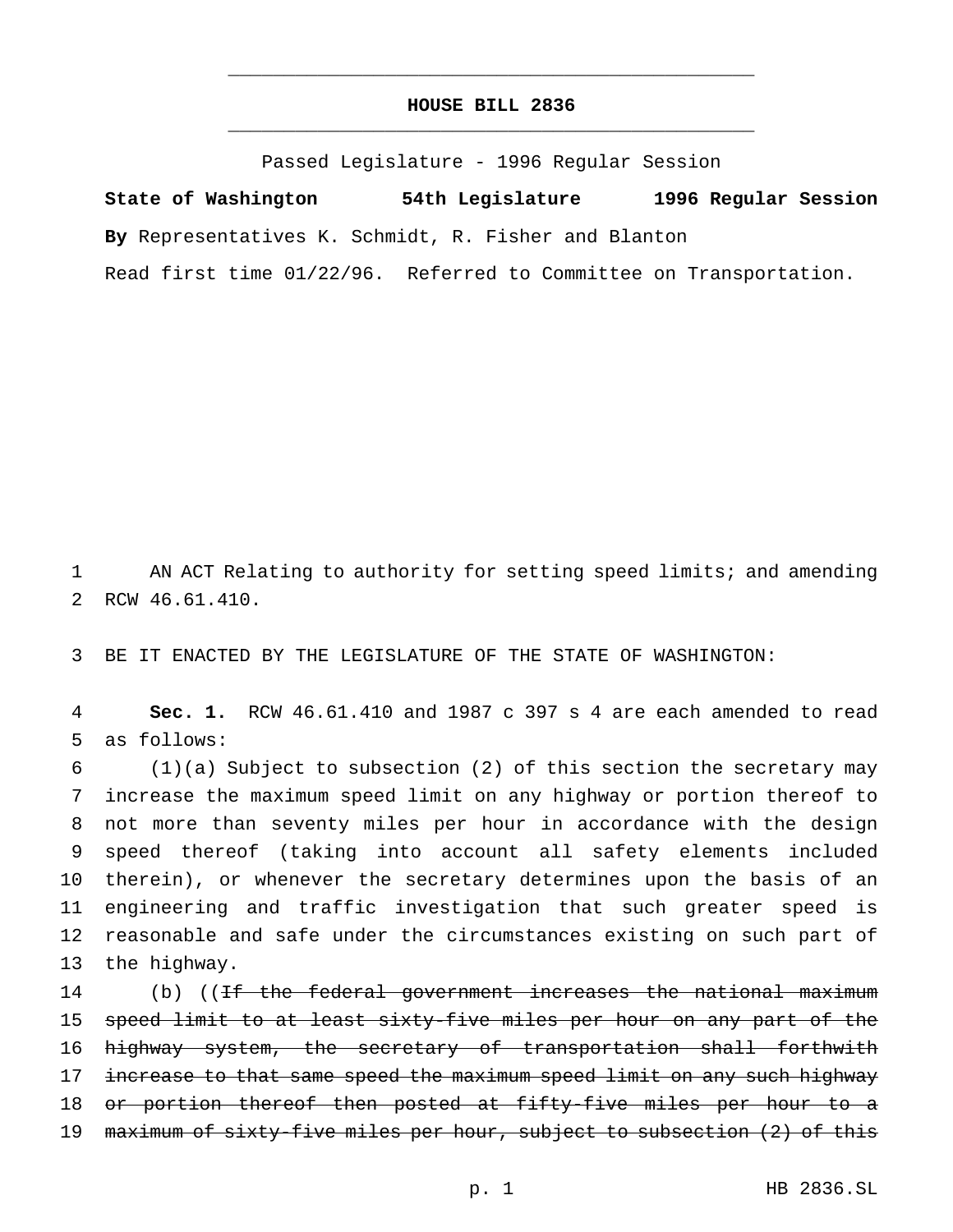section, if such limit had been established for that highway or portion thereof in order to comply with the former national maximum speed limit. However, if an engineering and traffic investigation conducted 4 by the department clearly indicates that a speed limit above fifty-five miles an hour would be unsafe for that highway or a portion thereof, the secretary of transportation shall not increase the speed limit for that highway or portion thereof above the safe speed indicated by the investigation. The speed limit on interstate route number 5 between Everett and Olympia may not be increased above fifty-five miles per 10 hour under this subsection (b).

 $\left( \frac{e}{c}\right)$ ) The greater maximum limit established under (a) (( $e$ <del>r (b)</del>)) of this subsection shall be effective when appropriate signs giving notice thereof are erected, or if a maximum limit is established for auto stages which is lower than the limit for automobiles, the auto stage speed limit shall become effective thirty days after written notice thereof is mailed in the manner provided in subsection (4) of this section.

 $((\{d\}) \cup (c)$  Such maximum speed limit may be declared to be effective at all times or at such times as are indicated upon said signs or in the case of auto stages, as indicated in said written notice; and differing limits may be established for different times of day, different types of vehicles, varying weather conditions, and other factors bearing on safe speeds, which shall be effective when posted upon appropriate fixed or variable signs or if a maximum limit is established for auto stages which is lower than the limit for automobiles, the auto stage speed limit shall become effective thirty days after written notice thereof is mailed in the manner provided in subsection (4) of this section.

 (2) The maximum speed limit for vehicles over ten thousand pounds gross weight and vehicles in combination except auto stages shall not exceed sixty miles per hour and may be established at a lower limit by the secretary as provided in RCW 46.61.405.

 (3) The word "trucks" used by the department on signs giving notice of maximum speed limits means vehicles over ten thousand pounds gross weight and all vehicles in combination except auto stages.

 (4) Whenever the secretary establishes maximum speed limits for auto stages lower than the maximum limits for automobiles, the secretary shall cause to be mailed notice thereof to each auto transportation company holding a certificate of public convenience and